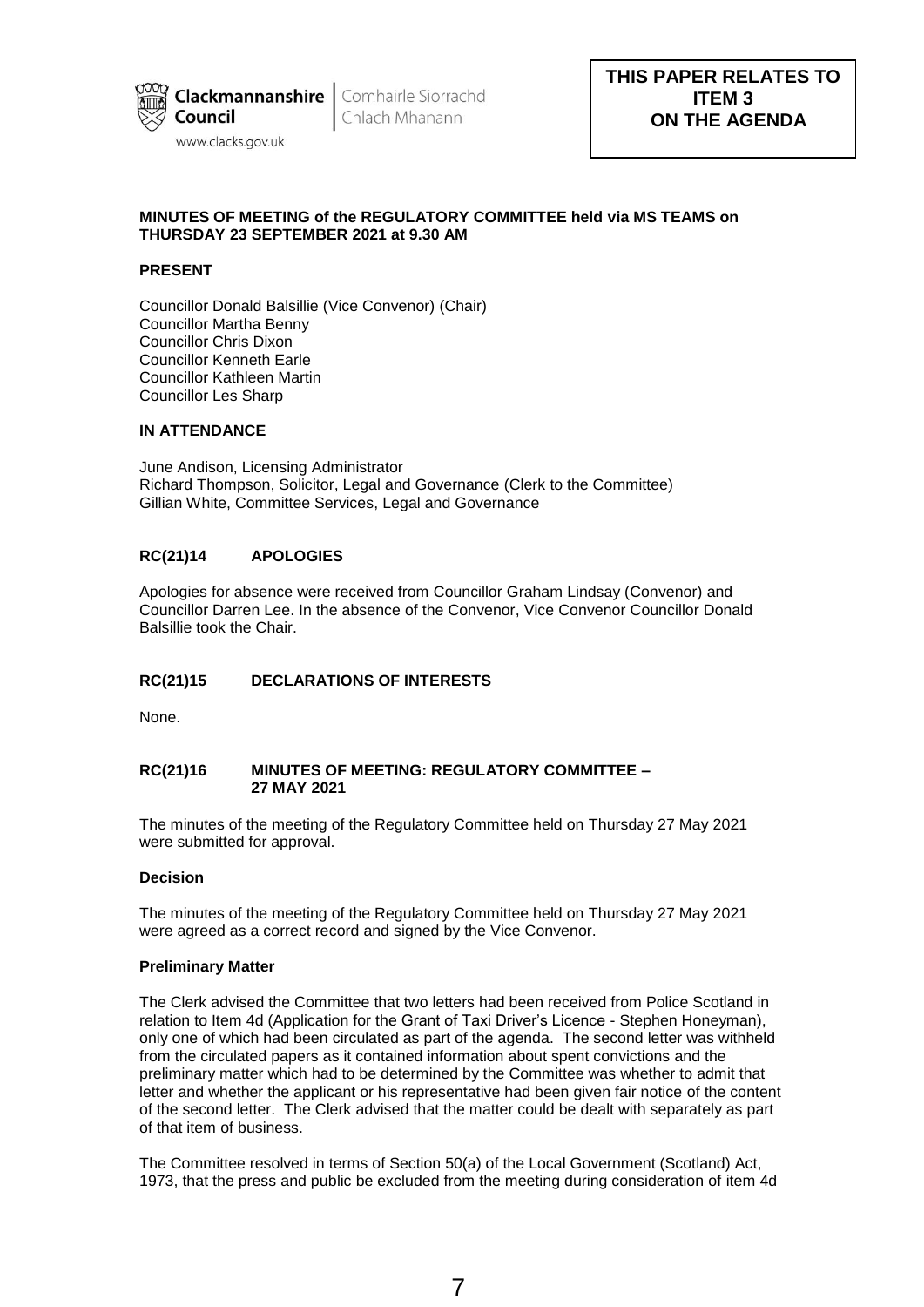on the grounds that it involved the likely disclosure of exempt information as detailed in Schedule 7A, Part 1, Paragraph 3.

# **RC(21)17 APPLICATION FOR RENEWAL OF TAXI DRIVER'S LICENCE**

The Licensing Authority had received an application for renewal of a taxi driver's licence from Mr David Lee. A representation on the application had been received from the Civic Licensing Standards Officer (CLSO). No objections were received from Police Scotland. The Committee were asked to consider all the information before them and having done so to determine whether to grant the licence with conditions or to refuse the application.

## **Attending**

Mr Paul Fair, Civic Licensing Standards Officer (CLSO) Mr David Lee, Applicant

The Committee heard representation from the CLSO and the Applicant. The Committee then had the opportunity to put questions to both parties.

## **Motion**

Having considered all of the information presented to it and having had the opportunity for questions, that the Committee grants the application for renewal of Taxi Driver Licence.

Moved by Councillor Chris Dixon. Seconded by Councillor Kenneth Earle .

## **Decision**

Having considered all of the information presented to it and having had opportunity for questions, the Committee agreed unanimously to grant the application for the renewal of Taxi Driver's Licence.

#### **Action**

Clerk to the Committee

# **RC(21)18 APPLICATION FOR THE GRANT OF TAXI DRIVER'S LICENCE**

The Licensing Authority had received an application to grant a taxi driver's licence from Mr John Stein Gold McDonald. Representations had been received from Police Scotland and from the Council's Civic Licensing Standards Officer (CLSO), therefore the Committee were asked to consider all the information before them and having done so to determine whether to grant the licence with conditions or to refuse the application.

#### **Attending**

Mr John Stein Gold McDonald, Applicant Mr Paul Fair, CLSO Sergeant Liam Livingstone, Police Scotland

The Committee heard representation from all parties attending. The Committee then had the opportunity to put questions to them.

The Committee agreed to adjourn at this point in the proceedings (10.21 am) to take legal advice. When the Committee resumed at 10.45 am, 6 members remained present.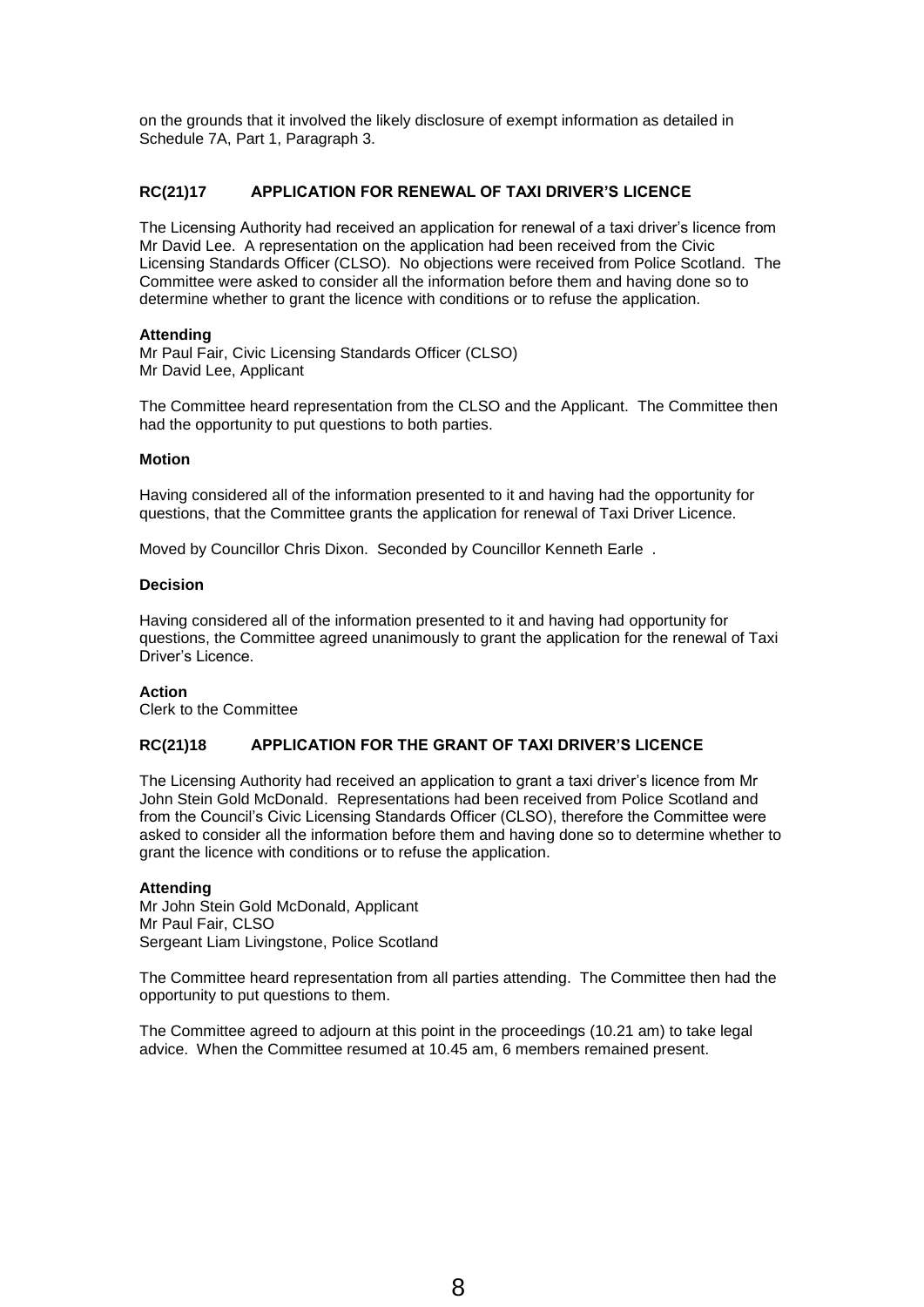## **Motion**

Having considered all the information presented to it, and having had the opportunity to put questions to all parties, that the Committee grants the application for a Taxi Driver Licence, subject to an additional condition that that the applicant liaises with the CLSO to undertake an advanced driver training course; and that the Licence will not take effect until such time as the applicant has completed and passed the advance driver training course.

Moved by Councillor Chris Dixon. Seconded by Councillor Les Sharp.

#### **Voting**

| For the motion      | 5 votes |
|---------------------|---------|
| Against the motion  | 1 vote  |
| Abstain from voting | 0 votes |

#### **Decision**

On a division of 5 votes to 1 with 0 abstentions, having considered all the information presented to it, and having had the opportunity to put questions to all parties, the Committee granted the application for a Taxi Driver Licence, subject to an additional condition that that the applicant liaises with the CLSO to undertake an advanced driver training course; and that the Licence will not take effect until such time as the applicant has completed and passed the advance driver training course.

## **Action**

Clerk to the Committee

## **RC(21)19 APPLICATION FOR THE RENEWAL OF PRIVATE HIRE CAR LICENCE AND GRANT OF NEW PRIVATE HIRE CAR OPERATORS LICENCE**

The Licensing Authority had received applications for the renewal of a private hire car licence and for the grant of a new private hire car operators licence from Mr Eamon Sweeney. A representation on the applications had been received from the Civic Licensing Standards Officer (CLSO). No objections were received from Police Scotland. The Committee were asked to consider all the information before them and having done so to determine whether to grant the licences with conditions or to refuse the applications.

#### **Attending**

Mr Eamon Sweeney, Applicant Mr Phil Bonnar, Solicitor, Russel and Aitken, Applicant's Representative Mr Paul Fair, CLSO

The CLSO confirmed that he had circulated additional information to the Board – a letter concerning a breach of condition 17.1 of the Clackmannanshire Council, Licence Standard Conditions – Taxi/Private Hire Car Operator; and e-mail concerning a complaint.

The Committee heard representation from all parties attending. The Committee then had the opportunity to put questions to them.

The Committee agreed to adjourn at this point in the proceedings (11.42 am) to take legal advice. When the Committee resumed at 12.36 pm, 6 members remained present.